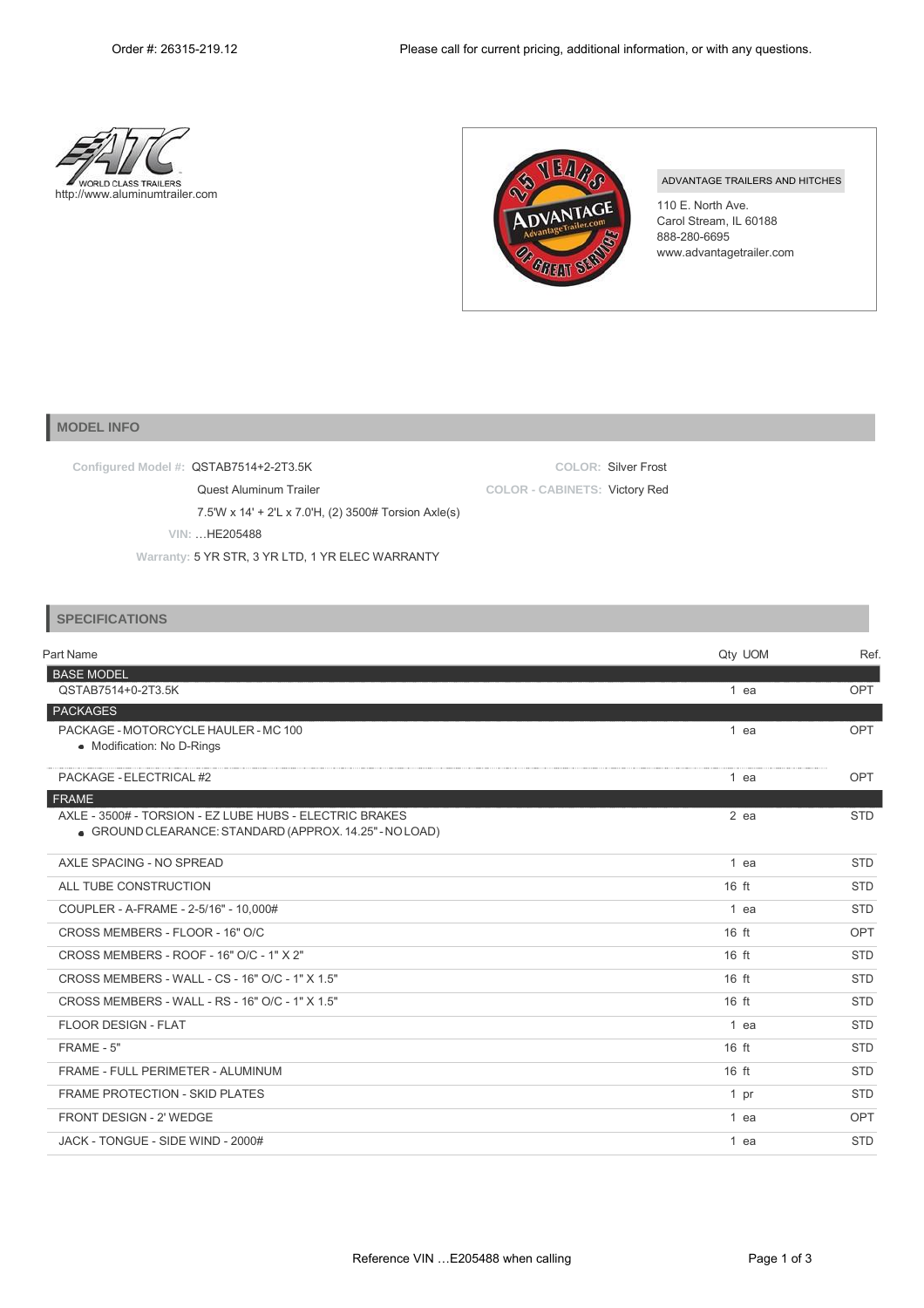| JACK - STABILIZER - FOLD DOWN - 2000#<br>• Location: REAR                                                                                                                               | 1 pr         | <b>OPT</b> |
|-----------------------------------------------------------------------------------------------------------------------------------------------------------------------------------------|--------------|------------|
| TIRE/WHEEL - ST205/75R15/LRD - RADIAL ON ALUMINUM - W/STAINLESS STEEL LUGNUTS                                                                                                           | 4 ea         | <b>OPT</b> |
| SPARE TIRE/WHEEL - ST205/75R15/LRD - RADIAL ON GREY MOD                                                                                                                                 | 1 ea         | <b>OPT</b> |
| SPARE TIRE COMPARTMENT - IN FLOOR                                                                                                                                                       | 1 ea         | <b>OPT</b> |
| <b>TONGUE - STANDARD</b>                                                                                                                                                                | 1 ea         | <b>STD</b> |
| TRUCK PLUG - 7 WAY - BUMPER PULL                                                                                                                                                        | 1 ea         | <b>STD</b> |
| <b>EXTERIOR</b>                                                                                                                                                                         |              |            |
| EXTERIOR ALUMINUM - STANDARD COLOR<br>• Color: SilverFrost (Standard)                                                                                                                   | $16$ ft      | <b>STD</b> |
| <b>EXTERIOR FASTENER - SCREWLESS</b>                                                                                                                                                    | $16$ ft      | <b>STD</b> |
| <b>EXTERIOR ALUMINUM THICKNESS - .030</b>                                                                                                                                               | $16$ ft      | <b>STD</b> |
| <b>FENDERS - AL</b>                                                                                                                                                                     | 2 ea         | <b>STD</b> |
| <b>GRAVEL GUARD - ATP - 24" - WITH J RAIL</b>                                                                                                                                           | 1 ea         | <b>STD</b> |
| ROOF - ONE PIECE - ALUMINUM                                                                                                                                                             | $16$ ft      | <b>STD</b> |
| TRIM - WEDGE NOSE - STAINLESS STEEL                                                                                                                                                     | 1 ea         | <b>OPT</b> |
| TRIM - HEADER - REAR - COLOR MATCHED                                                                                                                                                    | 1 ea         | <b>STD</b> |
| TRIM - VERTICALS - REAR - COLOR MATCHED                                                                                                                                                 | 1 ea         | <b>STD</b> |
| TRIM - RUB RAIL - UPPER - ALUMINUM - 4"                                                                                                                                                 | $16$ ft      | <b>OPT</b> |
| TRIM - RUB RAIL - LOWER - ALUMINUM - 7"                                                                                                                                                 | $16$ ft      | <b>OPT</b> |
| VENT - ROOF - 12V FANTASTIC FAN<br>• RAIN SENSOR<br>• REVERSIBLE FAN<br>. WALL MOUNT THERMOSTAT<br>• BATTERY NOT INCLUDED                                                               | 1 ea         | <b>OPT</b> |
| VENT SYSTEM - FLOW THROUGH                                                                                                                                                              | 1 pr         | OPT        |
| WINDOW - SLIDER W/ SCREEN - 30"W X 22"H - ROADSIDE                                                                                                                                      | 1 ea         | <b>OPT</b> |
| <b>DOORS</b>                                                                                                                                                                            |              |            |
| DOOR - REAR RAMP - PREMIUM - CONTINUOUS ALUMINUM HINGE - 4000# RATED                                                                                                                    | 1 ea         | <b>PKG</b> |
| RAMP DOOR EXTERIOR - REAR - COLOR MATCHED                                                                                                                                               | 1 ea         | <b>PKG</b> |
| TRANSITION FLAP - TPO - GRAY COIN - 16"L<br>RAMP DOOR FLOORING - REAR - TPO - GRAY COIN                                                                                                 | 1 ea<br>1 ea | <b>PKG</b> |
| DOOR HARDWARE - LATCH - PADDLE - STAINLESS STEEL                                                                                                                                        | 1 pr         | OPT<br>OPT |
| DOOR - ENTRANCE WITH SCREEN DOOR - 455 SERIES - 32" X 72" - TINTED WINDOW - FMVSS LOCK<br>• RIGHT HINGE                                                                                 | 1 ea         | OPT        |
| GAS SHOCK ON ENTRANCE DOOR                                                                                                                                                              | 1 ea         | <b>OPT</b> |
| <b>INTERIOR</b><br><b>INTERIOR HEIGHT - 7.0'</b>                                                                                                                                        | 16 ft        | OPT        |
| CABINET - ALUMINUM - UPPER - STRAIGHT - WEDGE - FULL WIDTH X 26"D - W/ RADIUS LOWER EDGE - TOP<br>HINGED DOORS AND GAS SHOCKS<br>• Cabinet Color: Victory Red<br>• LOCATION: FRONT WALL | 1 ea         | OPT        |
| <b>INTERIOR CEILING - SCREWLESS ALUMINUM</b><br>• Cove Color: Polar White<br>• Ceiling Color: Polar White (Standard)<br>• Spring Box Color: Polar White                                 | $16$ ft      | <b>OPT</b> |
| INSULATION - CEILING - CLOSED CELL - 1" - R-6.5                                                                                                                                         | $16$ ft      | OPT        |
| <b>INTERIOR WALLS - SCREWLESS ALUMINUM</b><br>• Wall Color: SilverFrost (Standard)                                                                                                      | $16$ ft      | <b>OPT</b> |
| INSULATION - WALLS - CLOSED CELL - 1" - R-6.5                                                                                                                                           | 16 ft        | OPT        |

BUBBLE FOIL INSULATION INSTALLED ALONG WIRING RUNS